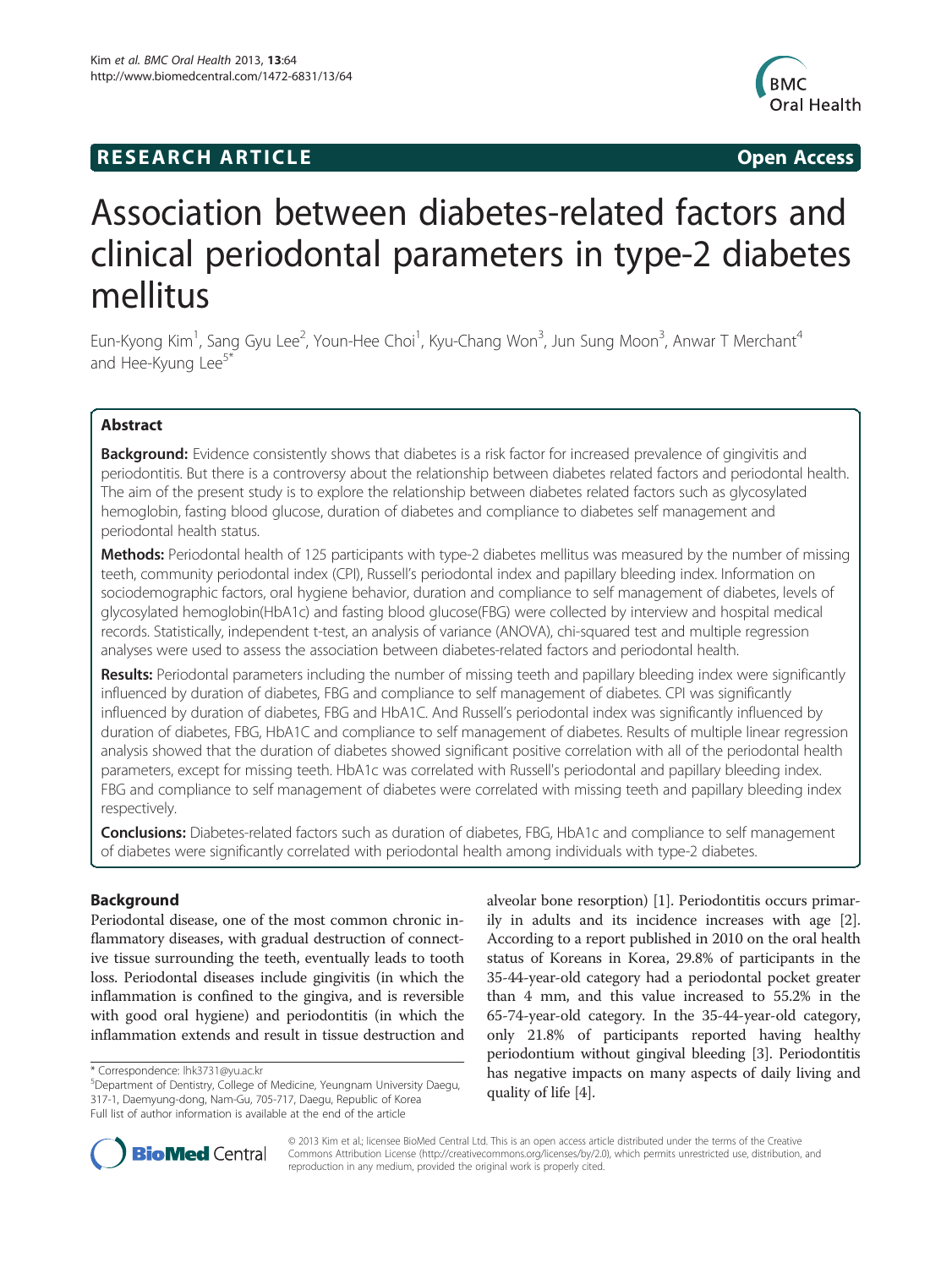<span id="page-1-0"></span>Among various risk factors for periodontitis, diabetes has been confirmed as a major risk factor [[5,6\]](#page-6-0). The prevalence of periodontitis is higher and its symptoms are more severe in individuals with diabetes, compared with non-diabetics [[5,7,8\]](#page-6-0). The influence of diabetes on oral health conditions has been well documented. Frequently observed oral conditions in patients with diabetes include dental caries, xerostomia (dry mouth), tooth loss, gingivitis, cheilitis, increase of glucose level in saliva, and periodontitis [\[9\]](#page-6-0).

Diabetes mellitus (DM), resulting from a deficiency in insulin secretion or its action, is a metabolic disorder accompanying chronic complications such as micro vascular damage, nerve damage, and atherosclerosis [[10](#page-6-0)]. Along with socioeconomic development and changes in lifestyle, the incidence of diabetes is increasing. According to a report published in 2009, 10.2% of males, 7.9% of females, and 9.1% of the total population in Korea have diabetes [[11,12](#page-6-0)].

Many studies have reported on the correlation between various diabetes-related factors including HbA1c and duration of diabetes, and periodontal health. In the US National Health and Nutrition Examination Survey (NHANES) III, adults with an HbA1c level of >9% had a significantly higher prevalence of severe periodontitis than those without diabetes [[13](#page-6-0)]. Most studies agree that HbA1c is associated with severity of periodontitis [\[14,15](#page-6-0)]. However, studies evaluating the relation between periodontitis and the duration of diabetes have conflicting results. For instance, Standberg and colleagues reported that duration of diabetes was not associated with periodontitis [\[16](#page-6-0)]. Other research groups have reported that the prevalence of periodontitis increased with the duration of diabetes [[17](#page-6-0)-[19\]](#page-6-0).

In addition, the studies on association of periodontal health and diabetes behavior factor such as a healthy diet, physical exercising and self-monitoring of blood glucose, are rare. However, a report investigated that dental selfefficacy is associated with HbAlc level among diabetes patients [\[20\]](#page-6-0). By assessing compliance to self management of diabetes, which describes the degree to which a patient correctly follows medical advice about self management of diabetes such as diet, medication regimen and exercise, we tried to evaluate the relation between behavior factor of diabetes patient and periodontal health.

Therefore, we undertook this study to understand the association between various diabetes-related factors like duration of diabetes, HbA1c, fasting blood glucose and compliance to self management of diabetes and periodontal health.

| Clinical diagnostic criteria | <b>Description</b>                                                                                                                                                                                                                                                                                                 |  |  |  |  |  |  |
|------------------------------|--------------------------------------------------------------------------------------------------------------------------------------------------------------------------------------------------------------------------------------------------------------------------------------------------------------------|--|--|--|--|--|--|
| Community Periodontal index  | Considers the worst condition encountered in six sites evaluated and used the following four codes:                                                                                                                                                                                                                |  |  |  |  |  |  |
|                              | $0 =$ healthy;                                                                                                                                                                                                                                                                                                     |  |  |  |  |  |  |
|                              | 1 = absence of pockets, bacterial plague retention factors, or bleeding following probing;                                                                                                                                                                                                                         |  |  |  |  |  |  |
|                              | $2 =$ depth as much as 3 mm and presence of bacterial plaque retention factors;                                                                                                                                                                                                                                    |  |  |  |  |  |  |
|                              | $3 =$ pockets with probing depth between 4 and 5 mm;                                                                                                                                                                                                                                                               |  |  |  |  |  |  |
|                              | $4 =$ probing depth $\geq 6$ mm                                                                                                                                                                                                                                                                                    |  |  |  |  |  |  |
| Russell's periodontal index  | The periodontal tissue of the remaining teeth including third molar were subjected and the stratification was<br>the following.                                                                                                                                                                                    |  |  |  |  |  |  |
|                              | 0: Negative. There is neither overt inflammation in the investing tissues nor loss of function due to destruction of<br>supporting tissues.                                                                                                                                                                        |  |  |  |  |  |  |
|                              | 1: Mild gingivitis. There is an overt area of inflammation in the free gingival, but this area does not circumscribe the tooth.                                                                                                                                                                                    |  |  |  |  |  |  |
|                              | 2: Gingivitis. Inflammation completely circumscribes the tooth, but there is no apparent break in the epithelial attachment.                                                                                                                                                                                       |  |  |  |  |  |  |
|                              | 4: There is early, notch like resorption of the alveolar crest.                                                                                                                                                                                                                                                    |  |  |  |  |  |  |
|                              | 6: There is horizontal bone loss involving the entire alveolar crest, up to half of the length of the tooth root (distance from<br>apex to cemento-enamel junction).                                                                                                                                               |  |  |  |  |  |  |
|                              | 8: There is advanced bone loss, involving more than one-half of the length of the tooth root; or a definite intrabony<br>pocket with definite widening of the periodontal ligament. There may be root resorption, or rarefaction at the apex.                                                                      |  |  |  |  |  |  |
| Papillary bleeding index     | The interdental sites were probed in order from the right maxillary second molar to the left maxillary second molar<br>(#17, 16, 11, 26 & 27) and from the left mandibular second molar to the right mandibular second molar (#37, 36, 31, 46 & 47).<br>the stratification was the following. Score 0-no bleeding; |  |  |  |  |  |  |
|                              | Score 1-A single discreet bleeding point;                                                                                                                                                                                                                                                                          |  |  |  |  |  |  |
|                              | Score 2-Several isolated bleeding points or a single line of blood appears;                                                                                                                                                                                                                                        |  |  |  |  |  |  |
|                              | Score 3-The interdental triangle fills with blood shortly after probing;                                                                                                                                                                                                                                           |  |  |  |  |  |  |
|                              | Score 4-Profuse bleeding occurs after probing; blood flows immediately into the marginal sulcus.                                                                                                                                                                                                                   |  |  |  |  |  |  |

Table 1 Description of clinical diagnostic criteria for periodontal parameters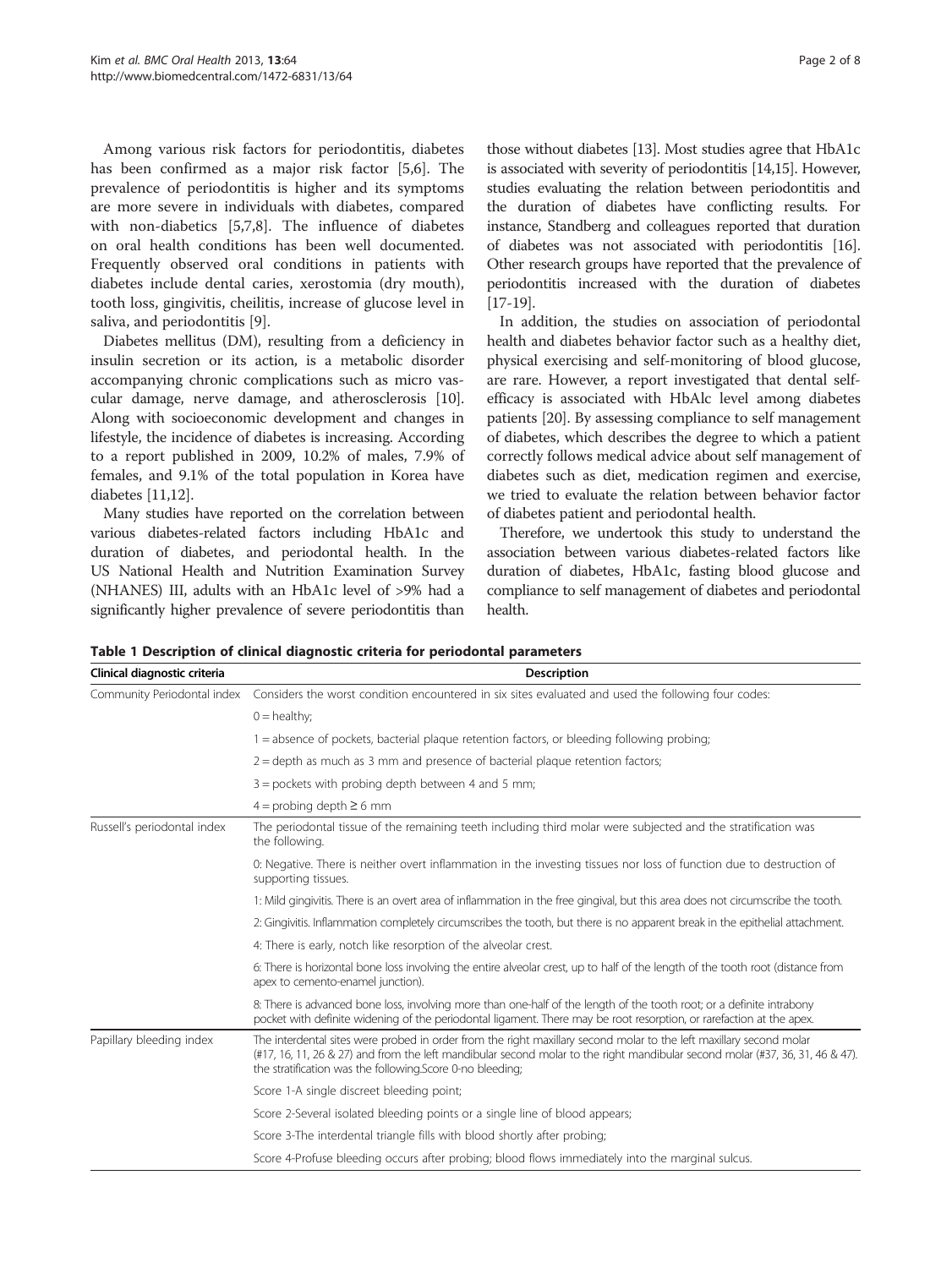# <span id="page-2-0"></span>**Methods**

#### Study participants

A total of 125 diabetic patients were recruited from the Department of Endocrinology at Yeungnam University Hospital, located in Daegu City, South Korea, from November 2005 to February 2006. Inclusion criteria were: (1) type-2 diabetes diagnosis by an endocrinologist for more than one year, (2) had 8 or more teeth and (3) did not have other general health problems such as cardiovascular, liver and kidney diseases, or other systemic conditions; including immunologic or psychiatric disorders. All participants provided written informed consent before enrollment. This research was approved by the Institutional Review Board at Yeungnam University (YUH-13-0395-O40).

#### Oral examination and general information

A trained dentist performed an oral examination and examined dental panoramic X-ray, which provided information regarding Russell's periodontal index [[21\]](#page-6-0). For assessments of periodontal health, the number of missing teeth, Russell's periodontal index, papillary bleeding index [\[22](#page-6-0)] and community periodontal index(CPI) [\[23\]](#page-6-0) were measured using WHO-probe (Hu-Freidy, Chicago, IL, USA). Clinical criteria of each periodontal parameter were described in Table [1](#page-1-0). Mean values of each periodontal parameter were calculated individually. A self-administrated questionnaire was provided to investigate the socio-demographic factors (age, gender and education), general health behavior (smoking and drinking), oral hygiene behaviors (toothbrush frequency and oral health education) and self-perceived oral health.

|                | Questionnaire                                                                                                           |               |                |               |               |
|----------------|-------------------------------------------------------------------------------------------------------------------------|---------------|----------------|---------------|---------------|
|                |                                                                                                                         |               |                |               |               |
|                | $\bigcirc$ Doing very well all the time                                                                                 |               |                |               |               |
|                | 2 Doing well In a considerable degree                                                                                   |               |                |               |               |
|                | 3 Doing not well In some degree                                                                                         |               |                |               |               |
|                | 4 Doing Never                                                                                                           |               |                |               |               |
| No.            | Questions                                                                                                               | $\circled{1}$ | $^{\circledR}$ | $\circled{3}$ | $\circled{4}$ |
| 1              | I visit hospital regularly according to doctor's appointments for examination or<br>treatment of diabetes.              |               |                |               |               |
| 2              | I take meals or refreshments regularly every day.                                                                       |               |                |               |               |
| 3              | I eat a well-balanced diet using a list of food exchange.                                                               |               |                |               |               |
| $\overline{4}$ | I take foods containing dietary fibre like grain, vegetable and fruit every day.                                        |               |                |               |               |
| 5              | I set a limit on taking salt and processed foods.                                                                       |               |                |               |               |
| 6              | I do a self blood sugar test according to doctor's recommendations.                                                     |               |                |               |               |
| $\overline{7}$ | I do a self blood sugar test more frequently, when I feel symptoms of<br>hypoglycemia like tremor, pallor and headache. |               |                |               |               |
| 8              | I try to maintain the optimal blood-sugar level.                                                                        |               |                |               |               |
| 9              | I control the size of meals or exercise according to a blood sugar level.                                               |               |                |               |               |
| 10             | I am carrying food like sweet drink, candy or chocolate just in case of<br>hypoglycemia.                                |               |                |               |               |
| 11             | I try to maintain optimal weight by measuring my weight regularly.                                                      |               |                |               |               |
| 12             | I carry insulin, injector and blood sugar tester whenever I go to trip.                                                 |               |                |               |               |
| 13             | I try to get information on diabetes control by attending various diabetes<br>educational programs.                     |               |                |               |               |
| 14             | I take my diabetes medication like insulin injection as prescribed, observing<br>dosage and time, regularly.            |               |                |               |               |
|                | Figure 1 Questionnaire on compliance to diabetes self management.                                                       |               |                |               |               |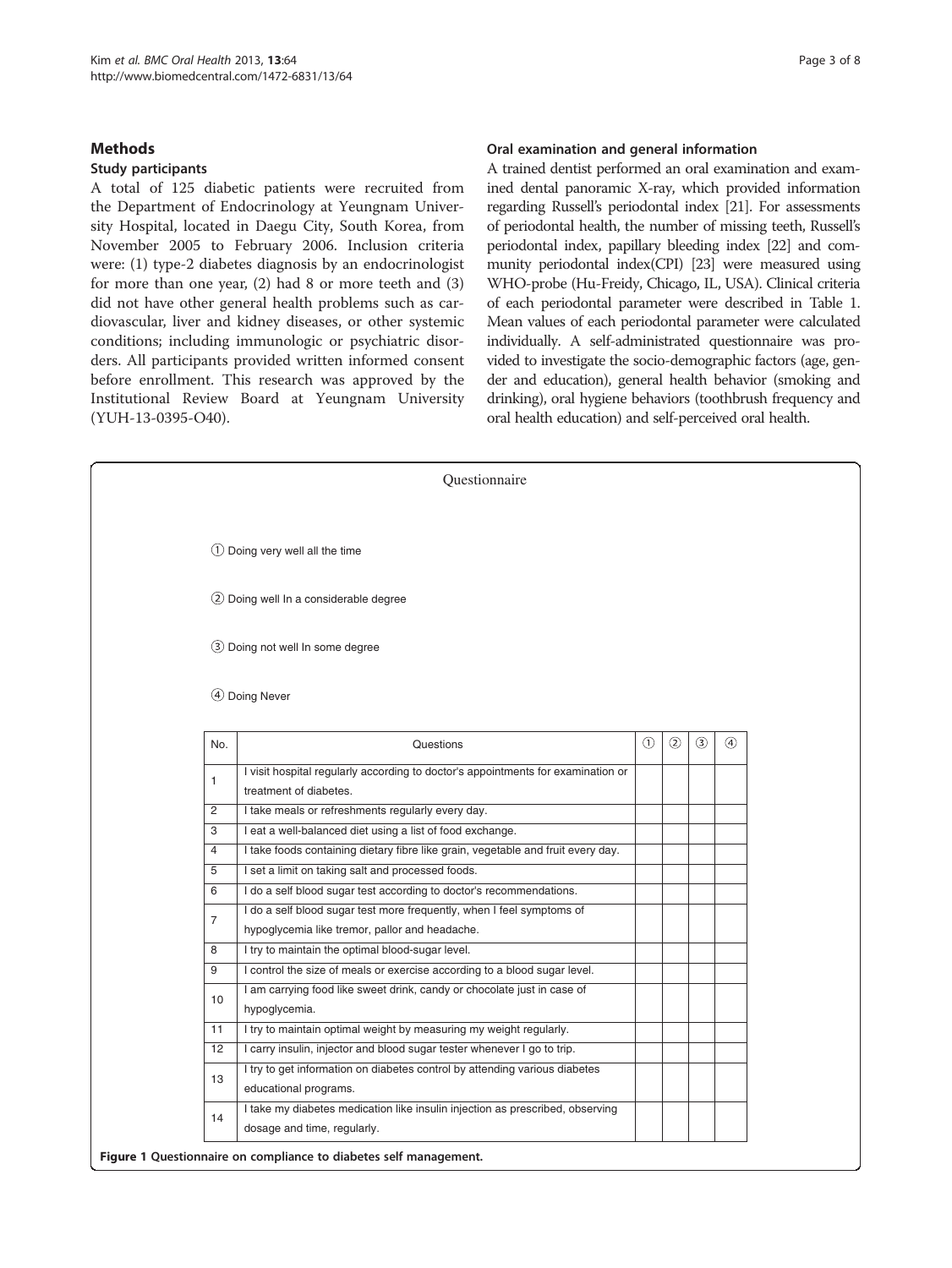## Diabetes-related factors

Information on HbA1c, expressed as the percentage of hemoglobin that is glycosylated and FBG were collected from the medical records of participants who had visited hospital regularly, with their permission. Other diabetesrelated factors, including duration and compliance to self management of diabetes were obtained by questionnaire by the dental hygienist. Questionnaire on compliance to diabetes self management, modified from the questionnaire developed by Park (1985) consists of 14 questions (4 questions about diet control, 2 about exercise, 2 about insulin treatment, 5 about self-monitoring blood glucose and general management, and 1 about diabetic education) [[24,25](#page-6-0)] (Figure [1](#page-2-0)). Each question was rated on a 4-point Likert scale  $(1 = all of the time and 4 = never)$  with higher scores indicating poor diabetes management. Mean value of all question was calculated individually.

#### Statistical analysis

Comparisons of four periodontal health parameters by diabetes related factors were performed by independent t-test, one-way ANOVA and chi-squared test. Multiple regression analyses were adopted for exploration of the explainable variables for periodontal health parameters by sociodemographic factors, diabetes-related factors and oral health behaviors. All statistical analyses were implemented using the statistical analysis software of SPSS (SPSS 19.0 for Windows, SPSS Inc, USA). Statistical significance level was set at 0.05.

#### Results

1 Distribution of socio-demographic characteristics, smoking, drinking and oral hygienic behaviors

The distribution of the socio-demographic, lifestyle and oral hygiene behavior factors across periodontal parameters was shown in Table 2. The mean age of participants was 57.8 years (range: 33-75 years) and 61.6% of participants were male. The education level of the majority of subjects was below middle school graduation (57.6%). The prevalence of smoking and drinking was 24.0% and 40.8%, respectively. The most reported frequency of tooth brushing was two times per day (56.8%). Only 20.0% of subjects reported having oral health education. For the question asked about self-perception on oral health status, majority of subjects reported "unhealthy" (72.8%).

2 Periodontal health status by diabetes-related factors

The distribution of the diabetes-related factors across periodontal parameters was shown in Tables [3](#page-4-0) and [4.](#page-4-0) The duration of diabetes and FBG of the majority of subjects was 6 to 9 years (59.2%) and 140

to199 mg (40.0%), respectively. HbA1c level above 7% was observed in 69.6% of subjects. The compliance to self management of diabetes was classified into two categories (Do-well: participants whose score of self management of diabetes > mean value (2.40) of compliance to self management of diabetes score of all participants, Not do–well: the others): 56.0% of subjects belonged to the Do-well category. The number of missing teeth and score of papillary bleeding index increased significantly in the categories of longer duration of diabetes, higher FBG level and Not-do-well of compliance to self management of diabetes. Participants with longer duration of diabetes, higher FBG level and HbA1C ≥7 showed significantly higher code of CPI and Russell's

| Table 2 Distribution of socio-demographic, smoking, |  |
|-----------------------------------------------------|--|
| drinking and oral hygiene behavior                  |  |

| <b>Variables</b>                   | N   | %                |
|------------------------------------|-----|------------------|
| Gender                             |     |                  |
| Male                               | 77  | 61.6             |
| Female                             | 48  | 38.4             |
| Age (years)                        |     |                  |
| 30-39                              | 10  | 8.0              |
| 40-49                              | 25  | 20.0             |
| 50-59                              | 28  | 22.4             |
| 60-69                              | 40  | 32.0             |
| $70-$                              | 22  | 17.6             |
| Mean $\pm$ S.E                     |     | $57.85 \pm 1.03$ |
| Smoking                            |     |                  |
| Yes                                | 30  | 24.0             |
| <b>No</b>                          | 95  | 76.0             |
| Drinking                           |     |                  |
| Yes                                | 51  | 40.8             |
| <b>No</b>                          | 74  | 59.2             |
| Education level                    |     |                  |
| ≤Middle school                     | 72  | 57.6             |
| High school                        | 34  | 27.2             |
| College≤                           | 19  | 15.2             |
| Frequency of tooth brush (per day) |     |                  |
| 1 times                            | 13  | 10.4             |
| 2 times                            | 71  | 56.8             |
| 3 times                            | 41  | 32.8             |
| Oral health education              |     |                  |
| Yes                                | 25  | 20.0             |
| No                                 | 100 | 80.0             |
| Perceived self-oral health status  |     |                  |
| Healthy                            | 34  | 27.2             |
| Unhealthy                          | 91  | 72.8             |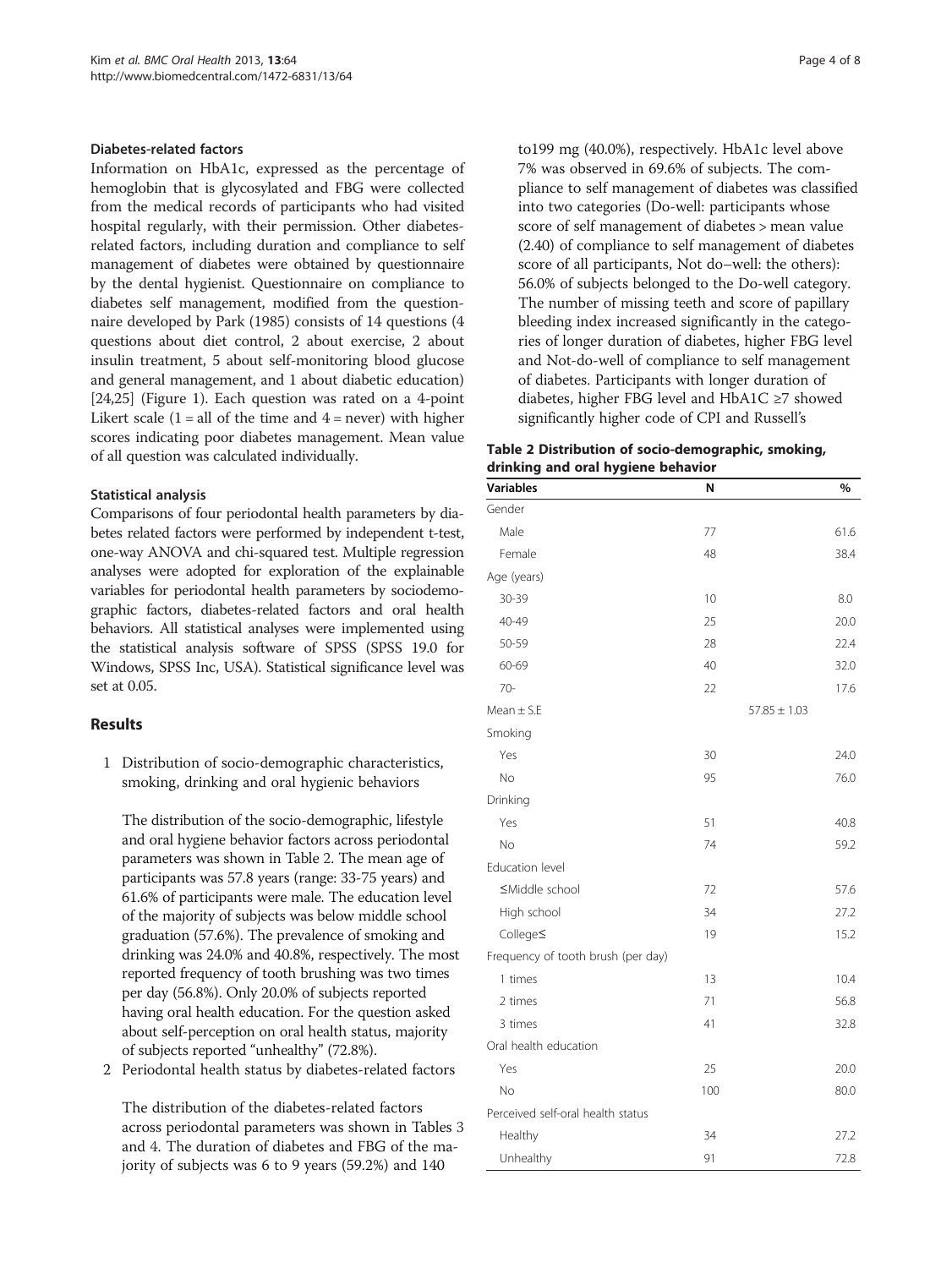| <b>Variables</b>              | No (%)                                    | Missing teeth   | p     | Papillary bleeding index | p       |
|-------------------------------|-------------------------------------------|-----------------|-------|--------------------------|---------|
|                               |                                           | Mean $\pm$ S.E  |       | Mean $\pm$ S.E           |         |
| Duration of diabetes illness  |                                           |                 |       |                          |         |
| $\leq$ years                  | 36 (28.8)                                 | $3.14 \pm 0.60$ | 0.000 | $1.90 \pm 0.11$          | 0.000   |
| 6-9 years                     | 74 (59.2)                                 | $4.96 \pm 0.41$ |       | $2.09 \pm 0.08$          |         |
| $\geq$ 10 years               | 15(12.0)                                  | $8.40 \pm 1.44$ |       | $2.75 \pm 0.15$          |         |
| Fasting blood glucose (mg/dl) |                                           |                 |       |                          |         |
| < 140                         | 26 (20.8)                                 | $2.15 \pm 0.39$ | 0.000 | $1.89 \pm 0.10$          | 0.014   |
| 140-199                       | 50 (40.0)                                 | $3.72 \pm 0.50$ |       | $2.02 \pm 0.11$          |         |
| $\geq$ 200                    | 49 (39.2)                                 | $7.43 \pm 0.59$ |       | $2.34 \pm 0.09$          |         |
| HbA1c (%)                     |                                           |                 |       |                          |         |
| $<$ 7                         | 38 (30.4)                                 | $3.79 \pm 0.58$ | 0.057 | $1.97 \pm 0.12$          | 0.123   |
| $\geq 7$                      | 87 (69.6)                                 | $5.31 \pm 0.46$ |       | $2.11 \pm 0.06$          |         |
|                               | Compliance to self management of diabetes |                 |       |                          |         |
| Do-well                       | 70(56.0)                                  | $420 \pm 0.46$  | 0.046 | $1.91 \pm 0.08$          | < 0.001 |
| Not do-well                   | 55(44.0)                                  | $5.67 \pm 0.58$ |       | $2.39 \pm 0.08$          |         |

<span id="page-4-0"></span>Table 3 Distribution of missing teeth and papillary bleeding index by diabetes-related factors

p by t-test or one-way ANOVA.

periodontal index which means poorer periodontal health. Participants in Not-do-well category of compliance to self management of diabetes variable showed significantly higher code of Russell's periodontal index.

3 Multiple regression analysis

In multiple linear regression analysis, duration of diabetes significantly predicted all periodontal health parameters, except for missing teeth. Missing teeth was significantly correlated with age and FBG ( $R^2$  = 0.535,  $p < 0.001$ ). CPI was significantly correlated with smoking, education level, duration of diabetes and oral health education ( $R^2$  = 0.400,  $p$  < 0.001). Russell' periodontal index was significantly correlated with duration of diabetes, HbA1c and oral health education  $(R^2 = 0.542, p < 0.001)$ . And papillary bleeding index was significantly correlated with education level,

| Table 4 Distribution of CPI and Russell's periodontal index by diabetes-related factors |  |  |  |
|-----------------------------------------------------------------------------------------|--|--|--|
|                                                                                         |  |  |  |

| <b>Variables</b>                          | N(%)      | CPI        |          |          |                  | Russell's periodontal index |          |          |       |  |
|-------------------------------------------|-----------|------------|----------|----------|------------------|-----------------------------|----------|----------|-------|--|
|                                           |           | Code 0,1,2 | Code 3   | Code 4   | $\boldsymbol{p}$ | Code 0,1,2,4                | Code 6   | Code 8   | p     |  |
|                                           |           | $N(\%)$    | $N(\%)$  | $N(\% )$ |                  | $N(\%)$                     | $N(\% )$ | $N(\%)$  |       |  |
| Duration of diabetes illness              |           |            |          |          |                  |                             |          |          |       |  |
| $\leq$ 5 years                            | 36 (28.8) | 5(13.9)    | 17(47.2) | 14(38.9) | 0.018            | 5(13.9)                     | 14(38.9) | 17(47.2) | 0.036 |  |
| 6-9 years                                 | 74 (59.2) | 2(2.7)     | 33(44.6) | 39(52.7) |                  | 3(4.1)                      | 30(40.5) | 41(55.4) |       |  |
| $>10$ years                               | 15(12.0)  | O(0.0)     | 3(20.0)  | 12(80.0) |                  | O(0.)                       | 2(13.3)  | 13(86.7) |       |  |
| Fasting blood glucose (mg/dl)             |           |            |          |          |                  |                             |          |          |       |  |
| < 140                                     | 26 (20.8) | 5(19.2)    | 16(61.5) | 5(19.2)  | < 0.001          | 2(7.7)                      | 12(46.2) | 12(46.2) | 0.007 |  |
| 140-199                                   | 50 (40.0) | 2(4.0)     | 22(44.0) | 26(52.0) |                  | 6(12.0)                     | 22(44.0) | 22(44.0) |       |  |
| >199                                      | 49 (39.2) | O(0.0)     | 15(30.6) | 34(69.4) |                  | O(0.0)                      | 12(24.5) | 37(75.5) |       |  |
| HbA1c (%)                                 |           |            |          |          |                  |                             |          |          |       |  |
| $<$ 7                                     | 38 (30.4) | 5(13.2)    | 19(50.0) | 14(36.8) | 0.013            | 6(15.8)                     | 19(50.0) | 13(34.2) | 0.001 |  |
| $\geq 7$                                  | (69.6)    | 2(2.3)     | 34(39.1) | 51(58.6) |                  | 2(2.3)                      | 27(31.0) | 58(66.7) |       |  |
| Compliance to self management of diabetes |           |            |          |          |                  |                             |          |          |       |  |
| Do-well                                   | 70(56.0)  | 6(8.6)     | 32(45.7) | 32(45.7) | 0.127            | 8(11.4)                     | 27(38.6) | 35(50.0) | 0.021 |  |
| Not do-well                               | 55(44.0)  | 1(1.8)     | 21(38.2) | 33(60.0) |                  | O(0.0)                      | 19(34.5) | 36(65.5) |       |  |

 $p$  by chi-squared tests.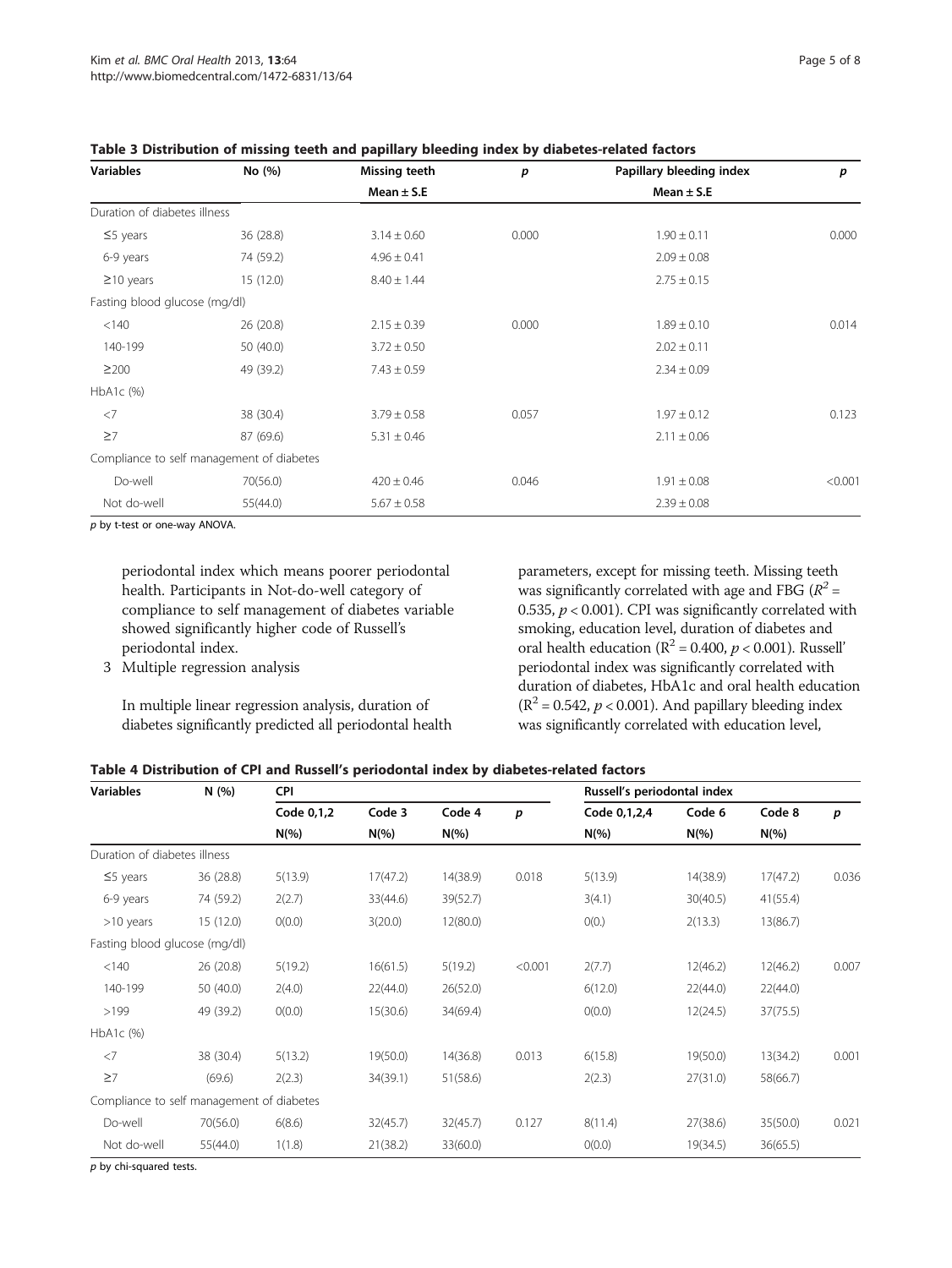| Variables                                                    | <b>Missing teeth</b>                          | <b>CPI</b>           | Russell's periodontal<br>index | Papillary bleeding<br>index |  |  |  |  |
|--------------------------------------------------------------|-----------------------------------------------|----------------------|--------------------------------|-----------------------------|--|--|--|--|
|                                                              | Parameter estimate* (Standard error), P-value |                      |                                |                             |  |  |  |  |
| Gender (ref. female)                                         |                                               |                      |                                |                             |  |  |  |  |
| Age                                                          | .185(.029) < .001                             |                      |                                |                             |  |  |  |  |
| Smoking (ref. No)                                            |                                               | $-375$ (.139) .008   |                                |                             |  |  |  |  |
| Drinking (ref. No)                                           |                                               |                      |                                |                             |  |  |  |  |
| Education level (ref. ≤Middle school)                        |                                               |                      |                                |                             |  |  |  |  |
| High school vs. ≤Middle school                               |                                               |                      |                                | $-415(.142)$ .004           |  |  |  |  |
| College ≤ vs. ≤Middle school                                 |                                               | $-478$ (.181) .010   |                                | $-496(.176)$ .006           |  |  |  |  |
| Duration of diabetes illness (ref. ≤5 years)                 |                                               |                      |                                |                             |  |  |  |  |
| 6-9 years vs. $\leq$ 5 years                                 |                                               |                      | .513 (.223) .023               |                             |  |  |  |  |
| >10 years vs. $\leq$ 5 years                                 |                                               | .461 (.204) .026     | 1.306(0.353) < .001            | .677(.199) < .001           |  |  |  |  |
| Fasting blood glucose (mg/dl)                                | .022(.006) < .001                             |                      |                                |                             |  |  |  |  |
| HbA1c (%)                                                    |                                               |                      | .121 (.060) .045               | .072 (.034) .036            |  |  |  |  |
| Compliance to self management of diabetes (ref. Not-do-well) |                                               |                      |                                | $-0.339$ (.122) .007        |  |  |  |  |
| Frequency of tooth brush (per day)                           |                                               |                      |                                |                             |  |  |  |  |
| Oral health education (ref. No)                              |                                               | $-313$ $(.157)$ .048 | $-1.789$ (.270) < .001         |                             |  |  |  |  |

#### Table 5 Multiple linear regression analysis for Missing Teeth, CPI, Russell's periodontal index, and Papillary bleeding index

\*Adjusted for gender, age, smoking, drinking, education level, frequency of tooth brush, oral health education and perceived self-oral health status.

duration of diabetes, HbA1c and compliance to self management of diabetes ( $\mathbb{R}^2$  = 0.433,  $p < 0.001$ ) (Table 5).

Perceived self-oral health status (ref. Unhealthy)

# **Discussion**

The periodontal health of this group of individuals with type-2 diabetes was poorer with increased duration of diabetes, higher levels of FBG, HbA1c and higher score of compliance to self management of diabetes. Longer diabetes duration, higher FBG and HbA1C levels, and poorer score of compliance to self management of diabetes were positively related to poorer scores on periodontal health parameters in multiple linear regression analysis.

As mentioned in the introduction, studies evaluating the relationship between duration of diabetes and periodontitis have inconsistent results [\[16-19\]](#page-6-0). In this study, all periodontal parameters including missing teeth, CPI, Russell's periodontal index and papillary bleeding index were significantly related to duration of diabetes. Also, compliance to self management of diabetes showed significant relationship with all periodontal parameter except for CPI. Generally, results of cross-sectional study cannot be interpreted as a causal relationship. But as reported by Kneckt MC, participants who have good compliance to self management of diabetes tend to have higher dental self-efficacy which is related to good periodontal health [[26](#page-6-0)]. On the other hand, good compliance to self

management of diabetes may result in well control of HbA1c, which is reported to be associated to periodontal health. Therefore in light of these, we think that our result is plausible. FBG and HbA1C levels showed significant relationship with periodontal parameters, which are coincident with preceding studies [[14,15\]](#page-6-0).

 $R^2 = 0.535$ ,  $p < 0.01$   $R^2 = 0.400$ ,  $p < 0.01$   $R^2 = 0.542$ ,  $p < 0.01$   $R^2 = 0.433$ ,  $p < 0.01$ 

For comprehensive evaluation of periodontal health, we measured several periodontal indices (CPI, Russell's periodontal index and papillary bleeding index). CPI is a widely used method to assess and summarize periodontal health status in epidemiological studies but is sensitive to individual error when measuring periodontal pocket depth [[27\]](#page-7-0). To overcome this limitation we used the Russell's periodontal index, with dental panoramic x-ray to assess periodontal health objectively. In panoramic X-ray, interproximal alveolar bone loss can be detected easily, but alveolar bone loss occurring on buccal, lingual or palatal sites cannot be detected. We therefore combined the two methods (CPI, Russell's periodontal index) to assess periodontal health more accurately, together with papillary bleeding index to assess gingivitis. Strength of this study was the comprehensive assessment of periodontal health using these three complementary indices.

However, this study had several limitations. First, we did not measure the intra-examiner error which is important to clinical research with CPI, to alleviate participant's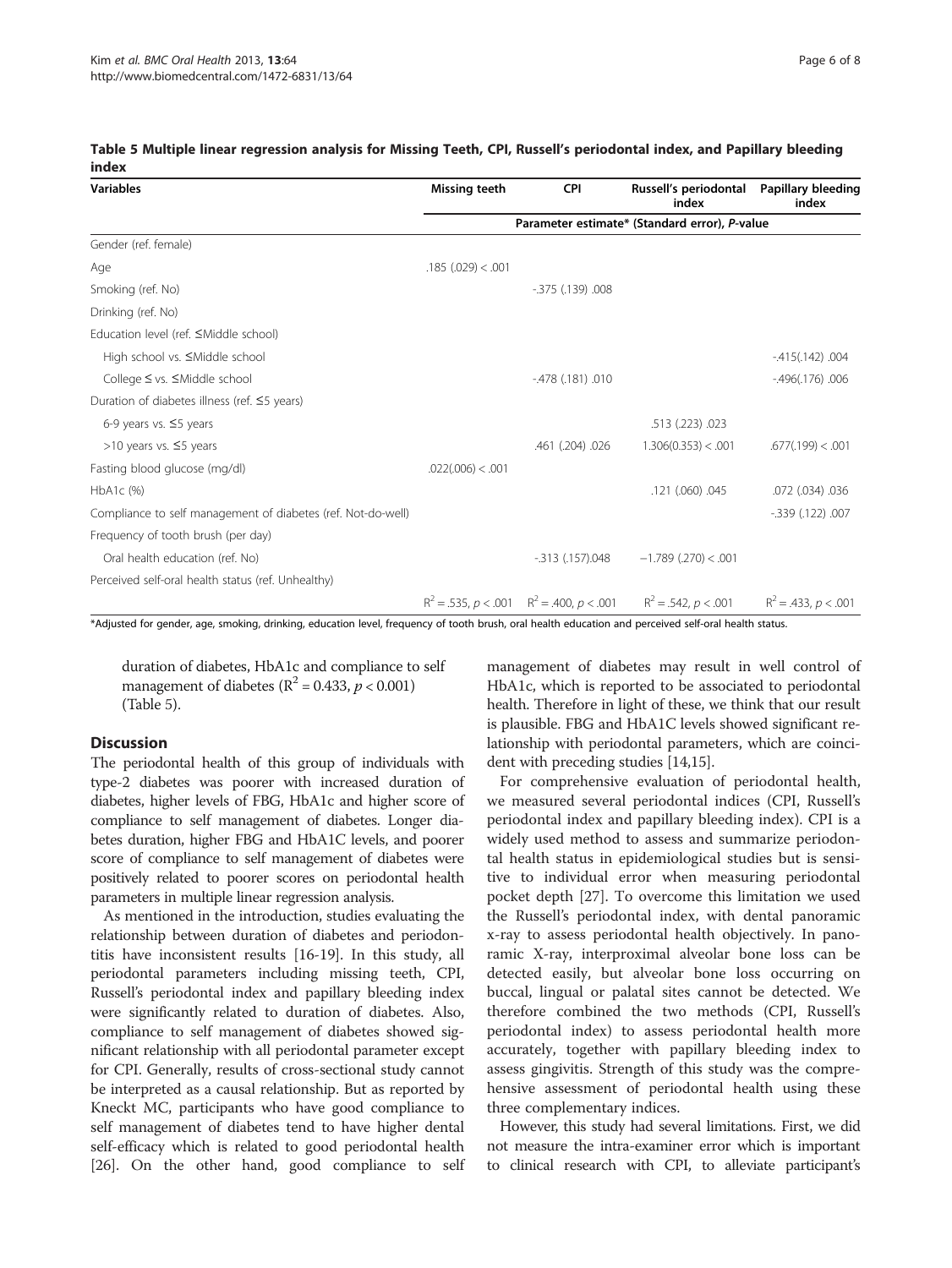<span id="page-6-0"></span>sufferings. Second, we investigated the current state of smoking in questionnaires, so ex-smokers might have been classified as non-smoker group in questionnaires. Periodontal health of ex-smokers might have been affected by past smoking experience and this result might have influenced on the result of multiple regression analysis which was adjusted for smoking variables. Therefore, further studies need to evaluate smoking status of participants considering the number of cigarettes, experience and period of smoking.

Periodontitis is reversible in patients with well-controlled diabetes and the outcome of its treatment in patients with diabetes is similar to that in non-diabetics [[28](#page-7-0)]. In addition, periodontitis is preventable with adequate oral hygiene practice [\[29](#page-7-0)]. In this study, oral health education has been shown to have a significant influence on periodontal health among patients with type-2 diabetes mellitus. Diabetes is a chronic disease requiring lifelong treatment, and patients with a long duration of diabetes have demonstrated a propensity to neglect their oral health [\[30\]](#page-7-0). So, it is desirable that diabetes health care professional and dentist promote diabetes self-care as well as oral health education for management of both diabetes and periodontal health, especially among patients with long duration of diabetes.

### Conclusions

Diabetes-related factors such as duration of diabetes, FBG, HbA1c and compliance to self management of diabetes were significantly correlated with periodontal health among individuals with type-2 diabetes. Therefore, we emphasize the role of blood glucose control and self-care practice of diabetes along with oral health education for management of oral health, which is exceptionally important for prevention of diabetes related complications and improvement of quality of life [\[31,32\]](#page-7-0).

#### Competing interests

The authors declare that they have no competing interests.

#### Authors' contributions

E-KK and H-KL designed the study, performed data analyses, and drafted the original paper. Y-HC trained and supervised dentist and dental hygienist to collect data. K-CW transferred patients to dental clinic. J-SM provided clinic data related to diabetes. S-GL and ATM provided comments on the original draft and contributed to the development of the final draft. All authors read and approved the final manuscript.

#### Acknowledgements

This research was supported by the Yeungnam University granted in 2012.

#### Author details

<sup>1</sup>Department of Preventive Dentistry, School of Dentistry, Kyungpook National University, Daegu, Republic of Korea. <sup>2</sup>Graduate School of Public Health, Yonsei University, Seoul, Republic of Korea. <sup>3</sup>Internal Medicine, College of Medicine, Yeungnam University, Daegu, Republic of Korea. <sup>4</sup>Department of Epidemiology and Biostatistics, Arnold School of Public Health, University of South Carolina, Columbia, SC, USA. <sup>5</sup>Department of Dentistry, College of Medicine, Yeungnam University Daegu, 317-1, Daemyung-dong, Nam-Gu, 705-717, Daegu, Republic of Korea.

#### References

- 1. Armitage GC: Development of a classification system for periodontal diseases and conditions. Ann Periodontol 1999, 4:1-6.
- 2. Oliver RC, Brown LJ, Löe H: Periodontal diseases in the United States population. J Periodontol 1998, 69(2):269–278.
- 3. Research institute for dental care policy and dental practice management: The oral health status of Korea (2010). ; 2010:475.
- 4. O'Dowd LK, Durham J, McCracken GI, Preshaw PM: Patients' experiences of the impact of periodontal disease. J Clin Periodontol 2010, 37:334-339.
- 5. Chavarry NGM, Vettore MV, Sansone C, Sheiham A: The relationship between diabetes mellitus and destructive periodontal disease: a meta-analysis. Oral Health Prev Dent 2009, 7(2):107–127.
- 6. Khader YS, Dauod AS, El-Qaderi SS, Alkafajei A, Batayha WQ: Periodontal status of diabetics compared with nondiabetics: a meta-analysis. J Diabetes Complicat 2006, 20:59–68.
- 7. Marigo L, Cerreto R, Giuliani M, Somma F, Lajolo C, Cordaro M: Diabetes mellitus: biochemical, histological and microbiological aspects in periodontal disease. Eur Rev Med Pharmacol Sci 2011, 15(7):751-758.
- 8. Taylor GW, Borgnakke WS: Periodontal disease: associations with diabetes, glycemic control and complications. Oral Dis 2008, 14(3):191–203.
- 9. Rees TD: Periodontal management of the patient with diabetes mellitus. Periodontol 2000, 23(1):63–72.
- 10. American Diabetes Association: Standards of medical care in diabetes-2011. Diabetes Care 2011, 34(Suppl 1):S11–S61.
- 11. The department of health and welfare: 2009 National health and nutrition survey overview. 2009:50.
- 12. Yong Jun C, Hyeon Chang K, Hee Man K, Seok Won P, Jongoh K, Dae Jung K: Prevalence and management of diabetes in Korean adults. Diabetes Care 2009, 32(11):2016–2020.
- 13. Tsai C, Hayes C, Taylor GW: Glycemic control of type 2 diabetes and severe periodontal disease in the US adult population. Community Dent Oral Epidemiol 2002, 30:182–192.
- 14. Soskolne WA: Epidemiological and clinical aspects of periodontal disease indiabetics. Ann Periodontol 1998, 3:3–12.
- 15. Almas K, Al-Qahtani M, Al-Yami M, Khan N: The relationship between periodontal disease and blood glucose level among type 2 diabetic patients. J Contemp Dent Pract 2001, 4:18–25.
- 16. Sandberg GE, Sundberg HE, Fjellstrom CA, Wikblad KF: Type 2 diabetes and oral health: a comparison between diabetic and non-diabetic subjects. Diabetes Res Clin Pract 2000, 50(1):27–34.
- 17. Rajhans NS, Kohad RM, Chaudhari VG, Mhaske NH: A clinical study of the relationship between diabetes mellitus and periodontal disease. J Indian Soc Periodontol 2011, 15(4):388–392.
- 18. Khader YS, Albashaireh ZSM, Hammad MM: Periodontal status of type 2 diabetics compared with nondiabetics in north Jordan. East Mediterr Health J 2008, 14:654–661.
- 19. Pathak AK, Shakya VK, Chandra A, Goel K: Association between diabetes mellitus and periodontal status in north Indian adults. Eur J Gen Dent 2013, 2:58–61.
- 20. Syrjälä A-MH, Kneckt MC, Knuuttila MLE: Dental self-efficacy as a determinant to oral health behaviour, oral hygiene and HbA1c level among diabetic patients. J Clin Periodontol 1999, 26:616–621.
- 21. Fischer R, Hackl P, Moser F, Schuh E: Description and results of a training plan for the use of the Russel-Index for an epidemiological study. Osterr  $Z$  Stomatol 1974, 71:449–458.
- 22. Saxer UP, Muhlemann HR: Motivation and education. SSO Schweiz Monatsschr Zahnheilkd 1975, 85(9):905–919.
- 23. Ainamo J, Barmes D, Beagrie G, Cutress T, Martin J, Sardo-Infirri J: Development of the World Health Organization(WHO) community periodontal index of treatment needs (CPITN). IntDent J 1982, 32:281–291.
- 24. Park OJ: The effect of social support on compliance with sick role behaviors in diabetic patients. Doctoral Dissertation of Yonsei University; 1984:38–39.
- 25. Hong Park O-C, So MS, Jang HS, Sung K: The effect of patient teaching on compliance with sick role behavior of diabetic patients. J Korean Acad Nurs 1988, 18(3):281–288.
- 26. Kneckt MC, Syrjälä AM, Laukkanen P, Knuuttila ML: Self-efficacy as a common variable in oral health behavior and diabetes adherence. Eur J Oral Sci 1999, 107(2):89–96.